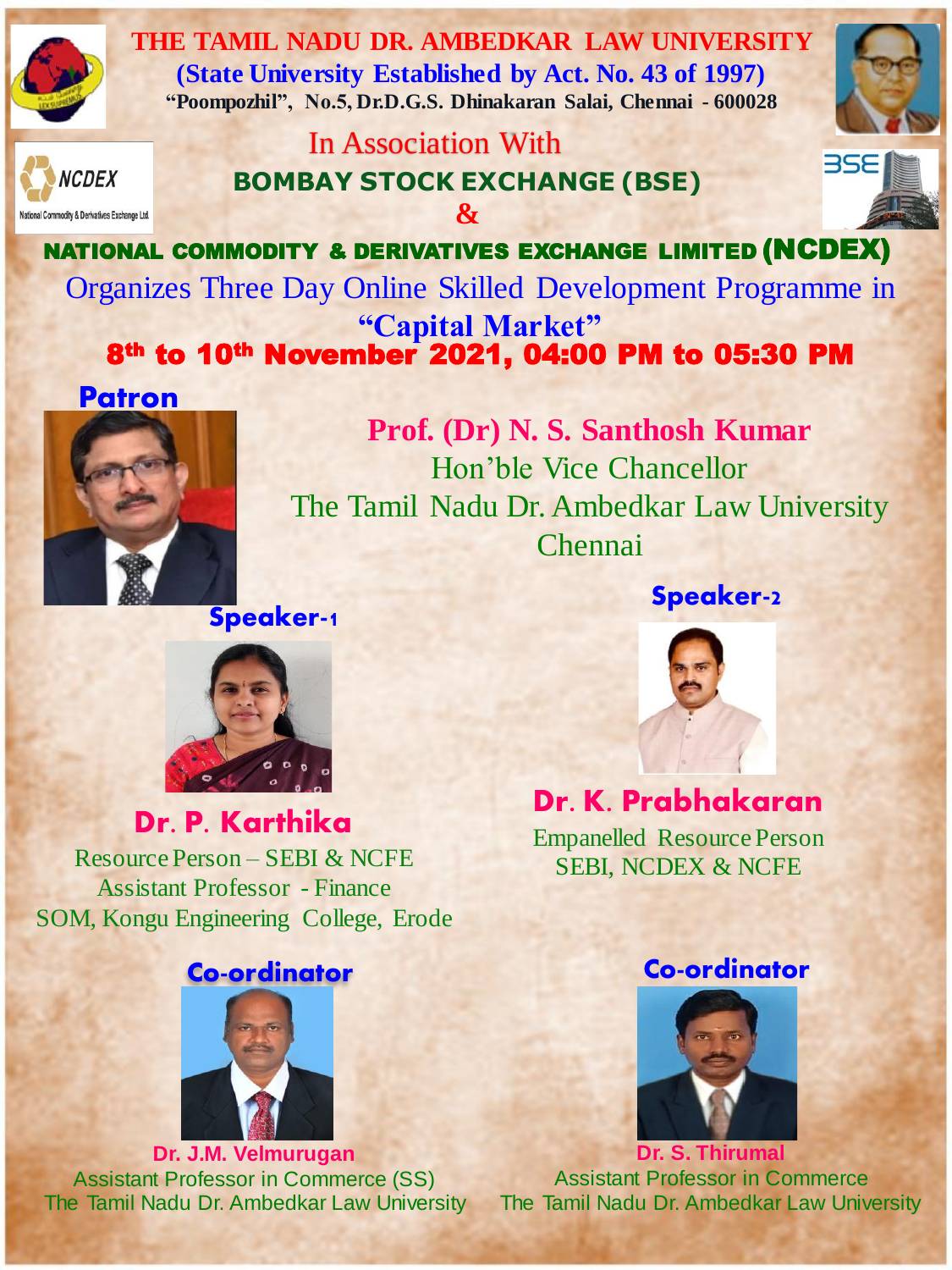**Registration URL: <https://forms.gle/tHuHoWYKdM2XJ7RR6>**

**Registration Last Date: 7 th November 2021**

## **Meeting Platform : Cisco Webex Meeting URL will be updated in the Whatsapp group**

- ❖ No Registration Fee
- ❖ Academicians, Research Scholars, PG & UG Students can participates
- ❖ E-Certificates will be issued only to the registered participants
- ❖ Three day attendance is mandatory for receiving the participation certificate

## **For Queries & Feedback**

**DrJ.M.Velmurugan Assistant Professor (SS)**

#### **&**

**Dr. S. Thirumal Assistant Professor Phone: +91 7904072101**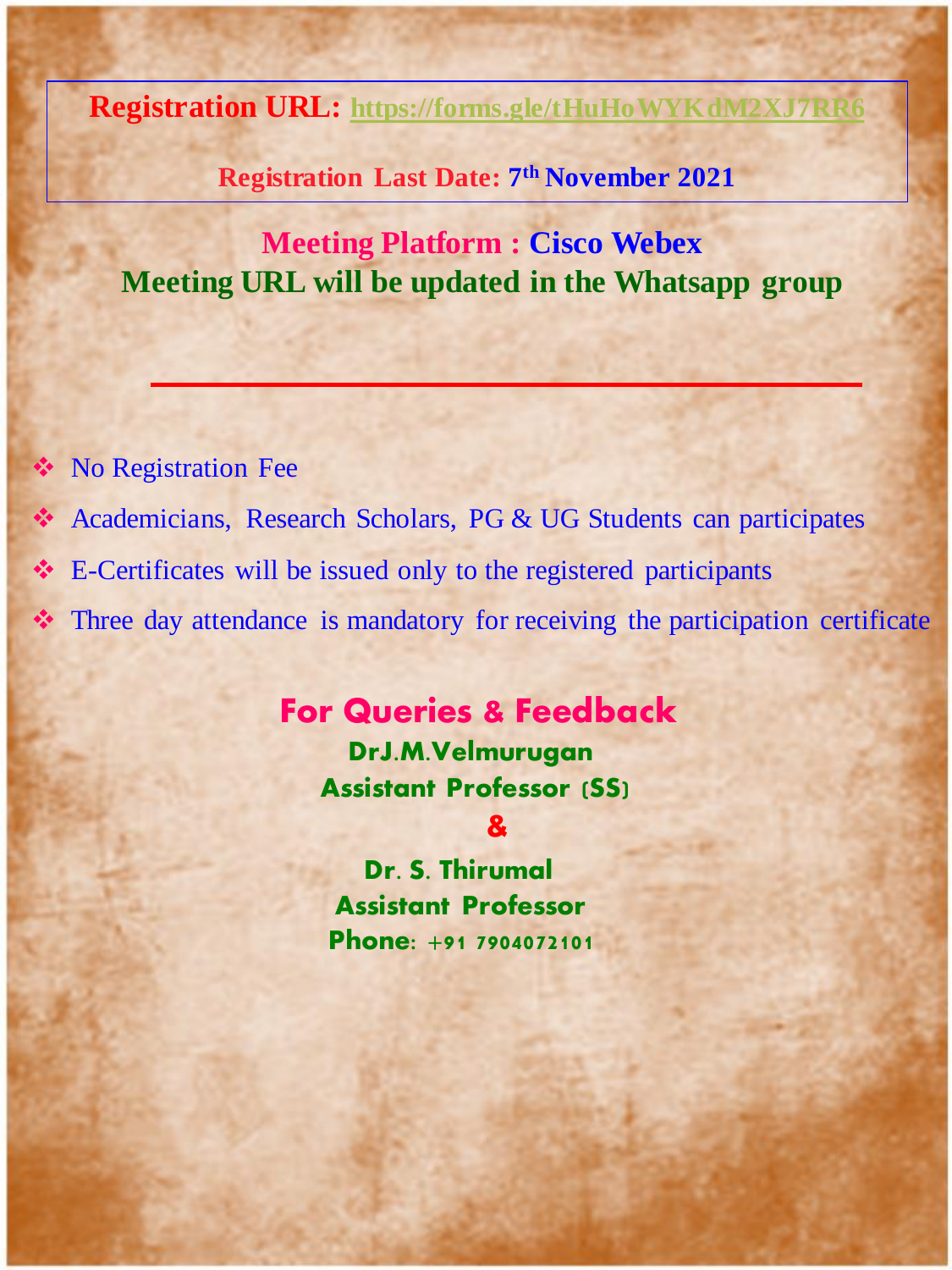Inaugural Function **Three Day Skilled Development Programme in "Capital Market" 8th November 2021, Monday 04:00 PM** 



Dr. J.M. Velmurugan **WELCOME ADDRESS**

Co-ordinator Assistant Professor in Commerce (SS) The Tamil Nadu Dr. Ambedkar Law University

#### **PRESIDENTIAL ADDRESS**

Prof (Dr) N S Santhosh Kumar Hon'ble Vice Chancellor The Tamil Nadu Dr Ambedkar Law University **Chennai** 

## Dr.D.Bhuvaneshwari **FELICITATION**

Director i/c, U G Studies, SOEL The Tamil Nadu Dr Ambedkar Law University

## **ADDRESS BY RESOURCE PERSON**

Dr. P. Karthika Resource Person – SEBI & NCFE Assistant Professor - Finance SOM, Kongu Engineering College, Erode

### **SPECIAL ADDRESS BY THE CHIEF GUEST**

Dr. K. Prabhakaran Empanelled Resource Person SEBI, NCDEX & NCFE

#### **VOTE OF THANKS**

Dr. S. Thirumal Co-ordinator Assistant Professor in Commerce The Tamil Nadu Dr. Ambedkar Law University